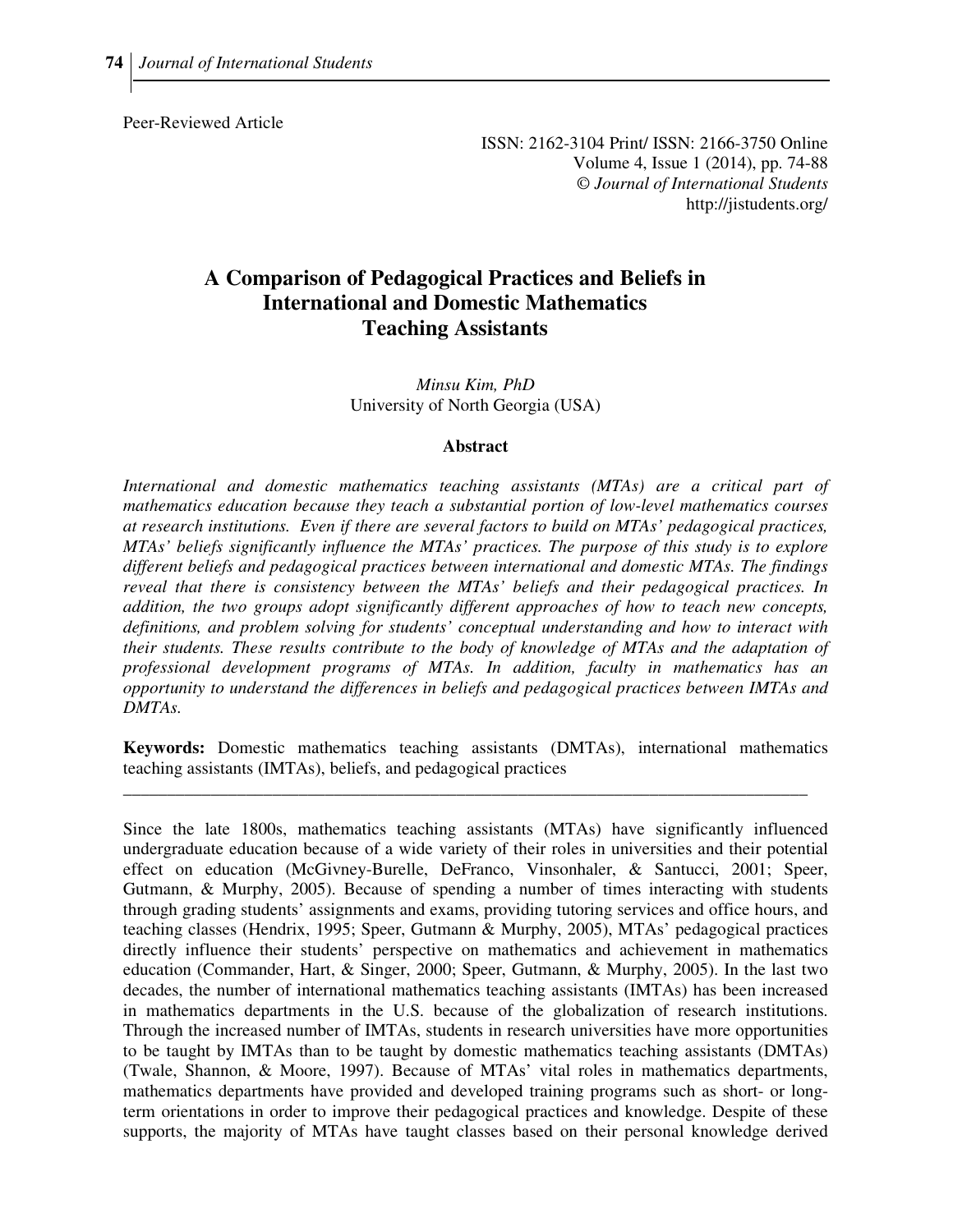from their mathematics learning experiences as students because of their first priority goal, studying their fields, and their resistance to new methods of teaching (Chae, Lim, & Fisher, 2009; Baiocco & De Waters, 1998; McGivney-Burelle, DeFranco, Vinsonhaler, & Santucci, 2001).

Even though researchers indicate that a wide range of factors influence teachers' practices, in particular, Speer (2005) and Thompson (1992) assert that there are significant relationships between teachers' beliefs and their teaching practices. In addition, educational experiences and philosophies influence the formation of MTAs' beliefs and teaching practices (McGivney-Burelle, DeFranco, Vinsonhaler, & Santucci, 2001; Twale, Shannon, and Moore, 1997). Researchers have been interested in MTAs regarding MTAs' knowledge and beliefs, difficulties, aspects of their experience, curriculum development for MTAs; however, a limited number of studies have conducted MTAs' teaching practices. There is little literature that provides IMTAs' pedagogical knowledge, different practices, and beliefs in detail. In addition, there are few studies about comparisons between IMTAs and DMTAs among pedagogical knowledge, practices, experiences, and challenges. From this case study as a qualitative research project, faculty in mathematics departments has opportunities to understand different IMTAs' and DMTAs' pedagogical practices regarding their beliefs. Mathematics departments and developer of training programs are able to have insight into the appropriate support for IMTAs and DMTAs. The purposes of this study are to explore different beliefs and pedagogical practices between international and domestic MTAs and sought to answer the following two research questions: "What are the differences in beliefs and pedagogical practices between international and domestic MTAs?" and "How are MTAs' different teaching practices shaped by their beliefs?"

# **Literature Review**

# **Definitions and Categorizations of Beliefs**

Even if researchers have studied definitions of beliefs for several decades, the definitions have been vague. Several researchers have been interested in beliefs because factors of making teachers' instructional decisions were not enough to explain the nature of teachers' instruction without teachers' beliefs. Because of raising concerns of beliefs, several researchers in mathematics education defined beliefs as personal philosophical conceptions, ideologies, worldviews and values that shape practice and orient knowledge (Aguirre & Speer, 1999; Ernest, 1989; Speer, 2005). Even though researchers have adequately defined beliefs, several researchers assert that there is not a certain definition of beliefs yet.

Researchers have suggested different categorizations of beliefs (Ernest, 1988, 1989; Kuhs & Ball, 1986; Lerman, 1990; Speer, 2005, 2008; Prawat, 1992). Each categorization has different characteristics of a variety of beliefs based on the content of beliefs. Currently, several researchers have proposed appropriated classifications of beliefs in mathematics education such as beliefs about teaching, learning, students learning, and mathematics (Cooney, 2003; Cooney et al., 1998; Cross, 2009; Ernest, 1989; Speer, 2005, 2008; Thompson, 1992). After researchers have suggested that beliefs significantly influence teachers' practices, they have shifted their focus to the relation between teachers' beliefs and their pedagogical practices. Speer (2005) and Thompson (1984) found that teachers' beliefs were consistent with their practices in classroom. On the other hand, Cohen (1990) and Thompson (1984) also found inconsistencies between teachers' beliefs and their practices. Even though there was a complex relationship between beliefs and practices, many researchers have suggested that studies of the relations between beliefs and practices are still valuable because there are no clear explanations for constructing and changing teachers' practices (Speer, 2005, 2008; Thompson, 1992).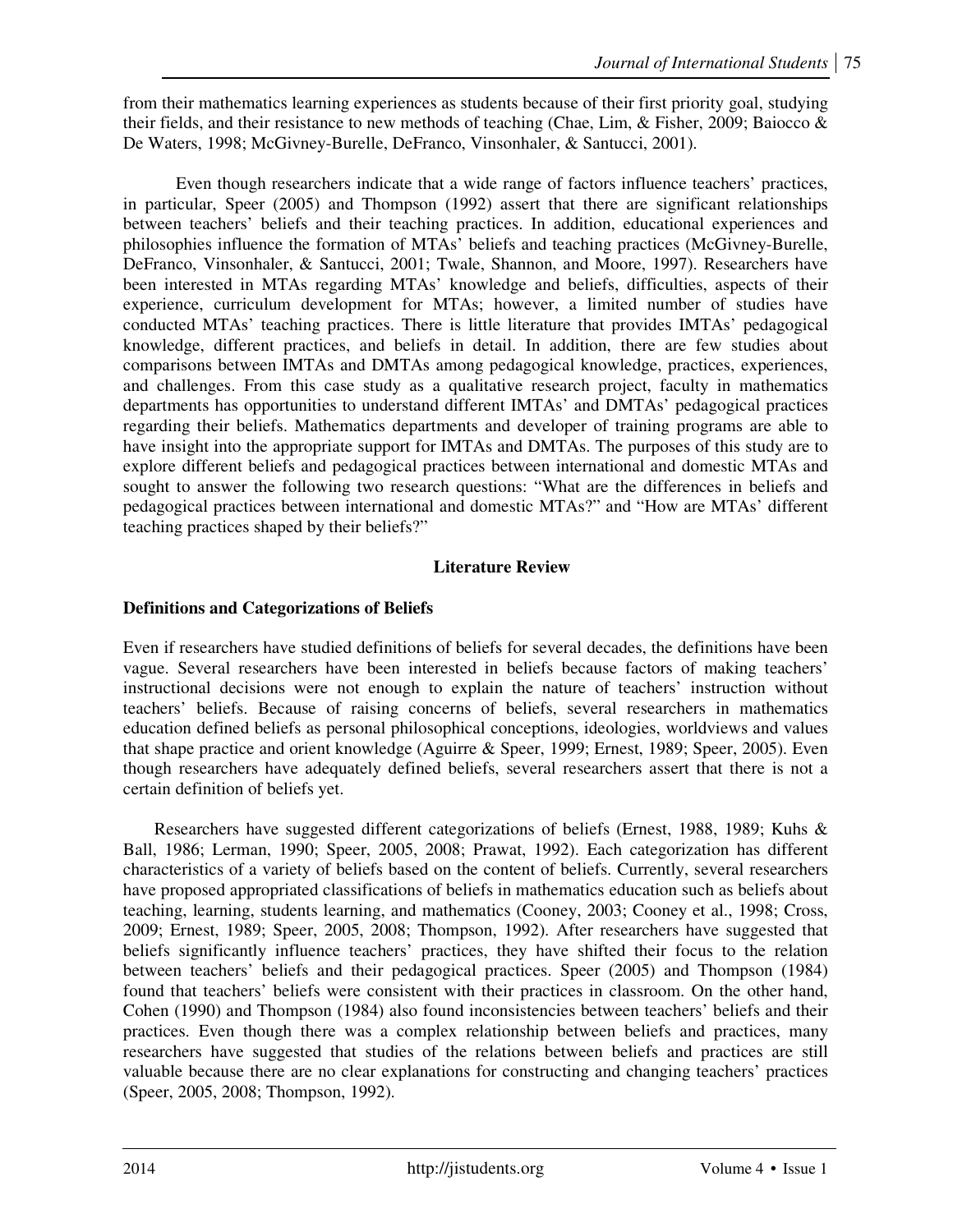#### **Relationships Between Beliefs and Practices**

Researchers have been interested in the relationships between instructors' beliefs and their pedagogical practices because beliefs are vital elements for shaping and changing pedagogical practices (Speer, 2005, 2008; Pajares, 1992). Researchers found that there are consistencies and inconsistencies between instructors' beliefs and their pedagogical practices. Speer (2005) and Thompson (1985) found consistencies between instructors' beliefs and their pedagogical practices in class. In contrast, Thompson (1984) and Cohen (1990) also found inconsistencies between beliefs and practices. Because of consistencies and inconsistencies between instructors' beliefs and pedagogical practices, Thompson (1992) suggested complex relationships between them as "teachers' conceptions of teaching and learning mathematics are not related in a simple cause-andeffect way to their instructional practices" (p. 137).

Even though instructors' beliefs and pedagogical practices are often inconsistent, the studies of them are noteworthy because of other potential explanations for these findings and complex relationships between them (Speer, 2005, 2008; Thompson, 1992). In addition, without studying the relationships between instructors' beliefs and their pedagogical practices, researchers have not had clear explanations for particular findings in shaping pedagogical practices. Thus, the future focus of the studies would be the relationships between instructors' beliefs and pedagogical practices for professional development of instructors' pedagogical practices because of the complex relationships (Speer, 2008).

#### **Mathematics Teaching Assistants**

There is limited literature of mathematics teaching assistants (MTAs) although research institutions have provided a number of mathematics graduate assistantships. In the past two decades, few researchers have done studies about the characteristics of mathematics teaching assistants (MTAs), MTAs' practices, challenges, and needs compared to the studies about K-12 teachers whereas the number of teaching assistants has been increased (Speer, Gutmann, & Murphy, 2005). After researchers have increased their concerns for quality mathematics education in universities, many researchers have found that MTAs' roles significantly influence the quality of mathematics education because of a high portion of MTAs' teaching hours. For example, MTAs teach 21% of mathematics and 17% of statistics undergraduate students at doctoral degree institutions (Lutzer, Rodi, Kirkman, & Maxwell, 2005). Commander, Hart, & Singer (2000) suggested that MTAs and undergraduate students show a cause and effect relation in regards to their education.

Despite of universities and mathematics departments offering several training programs to support MTAs to teach class, MTAs believed that the training programs were inadequate to prepare them to teach class (Moore, 1996). In addition, the first priority of MTAs is to earn their degrees and find jobs based on their excellent research. Because of these circumstances of MTAs, they often have less motivation to improve their pedagogical practices for mathematics education. Even if MTAs complete a training program for their teaching, MTAs often uses teaching practices based on their mathematics learning experience as students because of institutional constraints and each MTA's resistance to new methods of teaching (Chae, Lim, & Fisher, 2009).

Along with the globalization of universities in U.S., the number of IMTAs has been increasing in mathematics and science departments (Twale, Shannon, & Moore, 1997). Because of a high ratio of MTAs' population, undergraduate students at research institutions have more opportunities to be taught by IMTAs than be taught by domestic MTAs. IMTAs have had a variety of teaching challenges because of cultural differences, lack of understanding and knowledge of American college contexts, and poor English proficiency (Chae, Lim, & Fisher, 2009; Luo, Grady, & Bellows,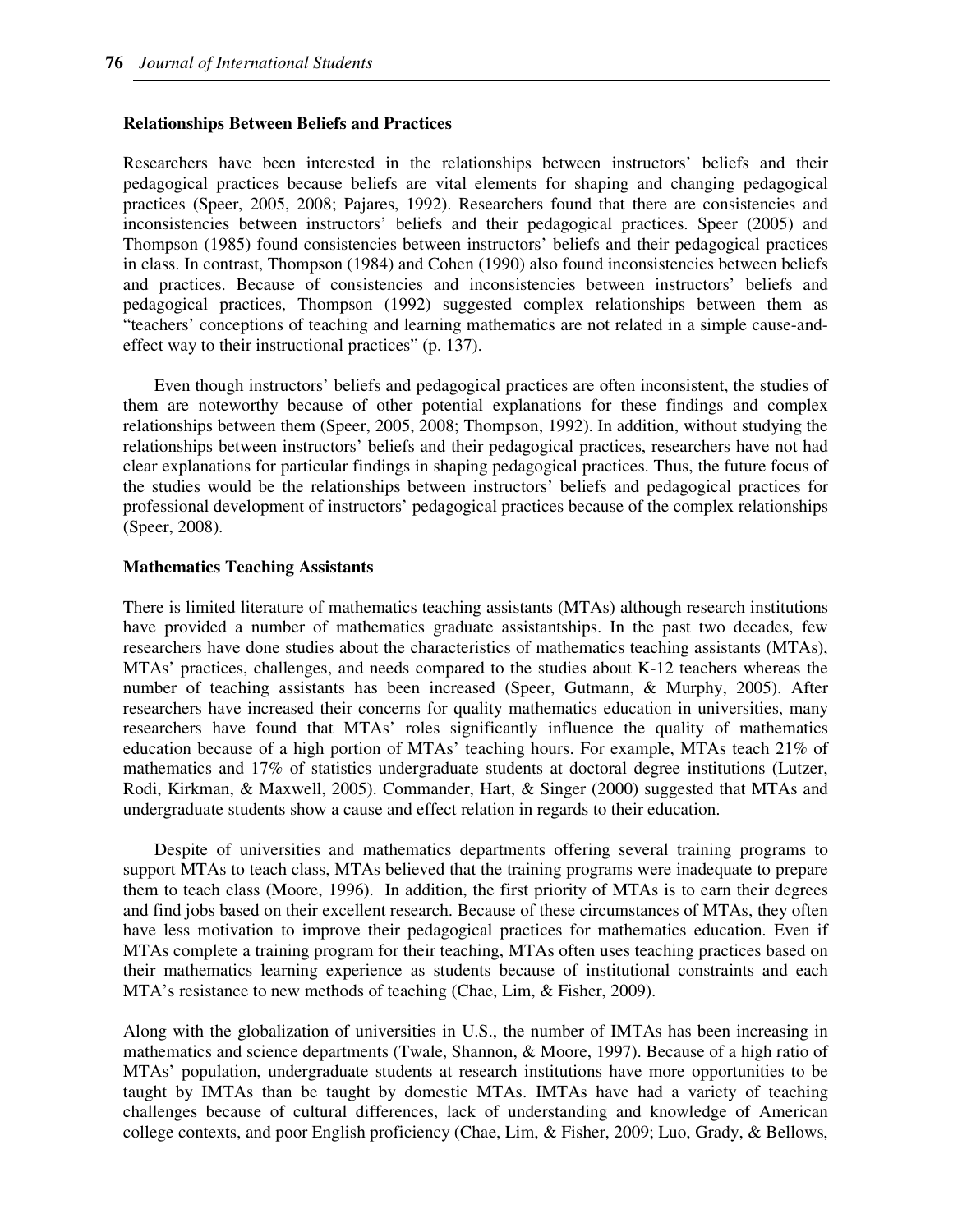2000; Tang & Sandell, 2000). For example, IMTAs realize that their initial expectations for students are significantly higher compared to the actual level of students' mathematical competency at the beginning of teaching (Chae, Lim, & Fisher, 2009). After the initial teaching experience, IMTAs have adapted their teaching practices for the students' level of mathematical competency. Despite IMTAs' efforts for teaching, the instructional changes were based on their prior pedagogical knowledge and learning experiences as students (Chae, Lim, & Fisher, 2009). For supporting IMTAs' teaching, universities and departments have developed training problems. Several studies reported that general training programs for IMTAs have not significantly changed IMTAs' teaching (Etkina, 2000; McGivney-Burelle, DeFranco, Vinsonhaler, & Santucci, 2001). Recent researchers have suggested that a number of training programs for IMTAs' pedagogical practices involve not only acquisition of information about American educational contexts but also the communication issues such as fluency in spoken English for non-native speakers (Tang  $\&$ Sandell, 2000).

# **Theoretical Framework**

Employing a post-positivism perspective, this study verified regular patterns of differences in beliefs and practices between IMTAs and DMTAs because of different cultures and experiences (McGivney-Burelle, DeFranco, Vinsonhaler, & Santucci, 2001; Twale, Shannon, and Moore, 1997). Even though certain different patterns between IMTAs and DMTAs would be discovered, the findings do not consistently not true because there is no accurate equipment for measuring MTAs' beliefs and there is inconsistency between MTAs' beliefs and their pedagogical practices (Cohen, 1990; Thompson, 1984). However, from a post-positivist perspective, the findings of this study are valuable because those contribute to the body of knowledge of MTAs and professional development programs. In addition, the results help readers to understand differences in beliefs and pedagogical practices between IMTAs and DMTAs.

### **Method**

This study is a case study as a qualitative research project. It compared six international and six domestic MTAs regarding their beliefs and pedagogical practices at a coeducational public research university with about 30,000 students. After receiving IRB Approval, the participants were selected by four criteria: MTAs were all Ph.D. students in the department, MTAs were classified by domestic versus non-domestic MTAs, MTAs taught their own classes, and MTAs' classes were low-level courses in the department according to criterion sampling (Creswell, 2007). The five IMTAs taught precalculus classes and one IMTA taught a business calculus. On the other hand, the four DMTAs taught four precalculus and two taught business calculus classes. Through triangulation, I employed three different data sources: an observation for one class period, a questionnaire, and a semi-structured interview with 12 MTAs. After one class period observation, I collected data from the questionnaires and then interviews with a digital voice recorder for later transcripts following a semi-structured interview protocol based on MTAs' beliefs and pedagogical practices. The total time of questionnaire and interview was approximately one hour. Twenty eight closed-ended questions on the questionnaire consisted of the MTAs' background information, pedagogical practices, and beliefs. The interview was semi-structured with 12 open-ended questions consisting of six questions about the MTAs' pedagogical practices and six questions about their beliefs. To improve the validity for this study, the MTAs checked their transcriptions and findings from the data. After removing the participants' identifiable information, several researchers in educational research repeatedly reviewed the data, which consisted of the expanded field notes, transcripts of interviews, critical themes, categories, and code books.

This study was conducted to find patterns and finally identify salient themes by inductive analysis. First of all, the data were analyzed based on four classifications of beliefs: beliefs about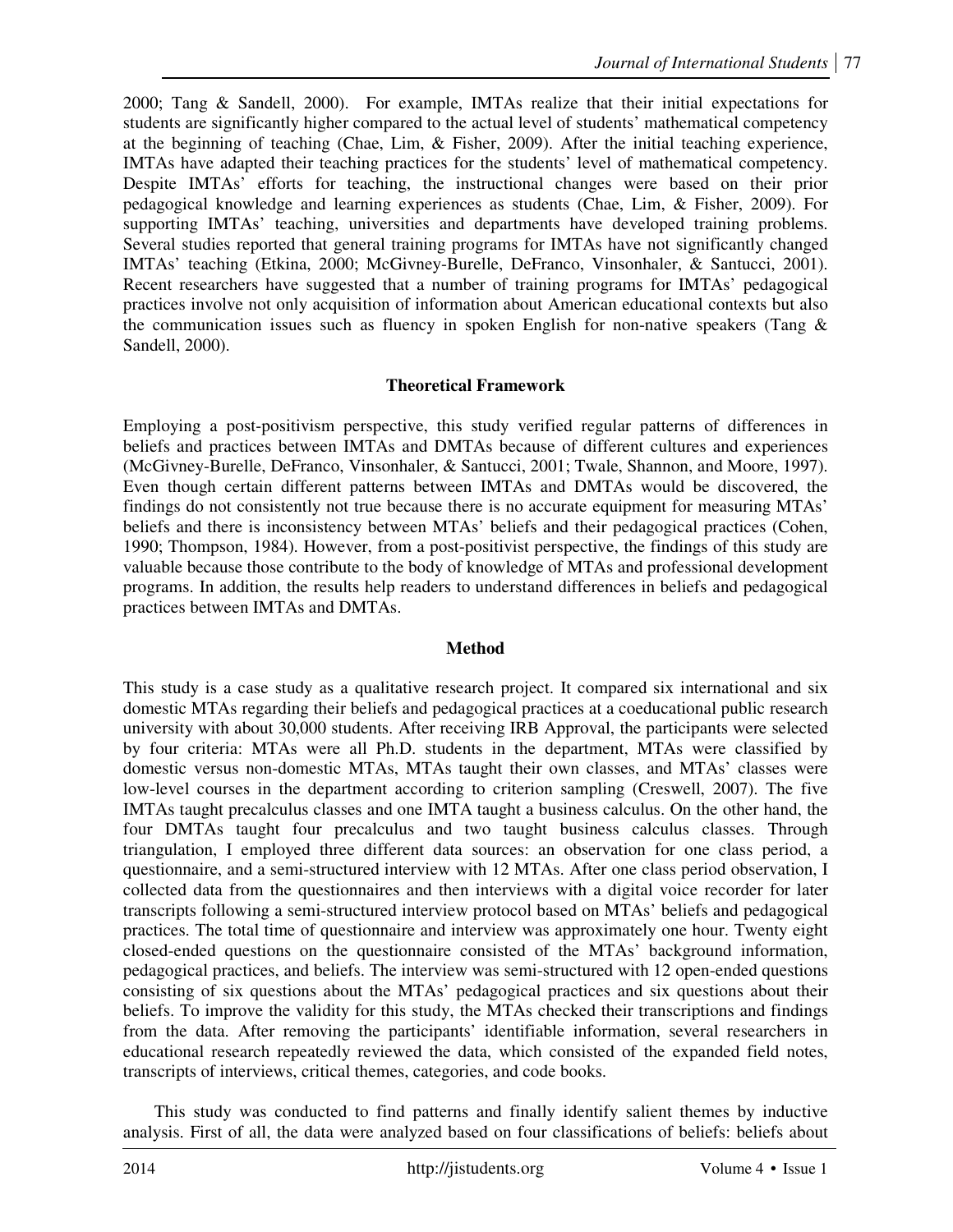teaching, student learning, students, and calculus. In addition, there were seven categories of pedagogical practices: teaching organization, explanations of concepts and definitions, question forms, responses to students' answers, methods to encourage students to participate in class, methods of summary, and teaching materials. I read and analyzed multiple data in order to find tentative codes through combining and reducing codes about each group's patterns regarding beliefs and pedagogical practices based on the strategy of Miles & Huberman (1994). Using the derived codes, I constructed initial categories with the labels or codes. Through combining and refining the categories, I finally found critical themes, which aided in noting significant differences in beliefs and pedagogical practices between two groups.

#### **Results**

From the inductive analysis, one of the results was that the twelve MTAs were consistent in their beliefs and pedagogical practices. The other results revealed three patterns of beliefs and two patterns of pedagogical practices among the IMTAs and DMTAs. The three different beliefs were beliefs about teachings, beliefs about student learning and about students, and beliefs about calculus. In addition, the three beliefs were arranged in hierarchical organizations. From the expanded field notes and questionnaires, there were two different overarching patterns of pedagogical practices: (1) New concepts, definitions, and problem solving and (2) interactions with students.

### **Beliefs About Teaching**

This section describes three middle-level topics: important aspects of teaching mathematics, efficient pedagogical practices, and instructional goals and roles under beliefs about teaching.

**Important Aspects of Teaching Mathematics.** Even if all mathematics teaching assistants considered motivation as a critical factor in teaching mathematics, they had several different views about teaching mathematics. The international MTAs believed that instructors' knowledge of mathematics and pedagogy and preparation were important factors for teaching mathematics. In addition, the IMTAs emphasized recognition of students' mathematics abilities because they had experienced the gap between their initially high expectations for students and their students' mathematical competency. The domestic MTAs, on the other hand, considered instructors' strategies such as problem solving by repetition and visual explanations as important factors for teaching mathematics.

There were significantly different views about how to improve students' motivation. The IMTAs believed that they could develop motivation for students through asking questions and challenging problems, while the DMTAs thought clear explanations regarding why mathematics ideas were valuable would help students improve their motivation. Here are two interview quotations illustrating the IMTAs' and DMTAs' views about improving students' motivation:

Paul (an IMTA): For pre-calculus, you need to motivate students to understand subjects and should help them. And many of them you should give them challenging questions.

David (A DMTA): I think the most important is trying to explain...um...why these processes are important. And exactly how they evolved more because I can teach the processes and I can actually teach you how to just use technology to figure it out. But if you don't know why it's important, then you uh…you probably won't remember it.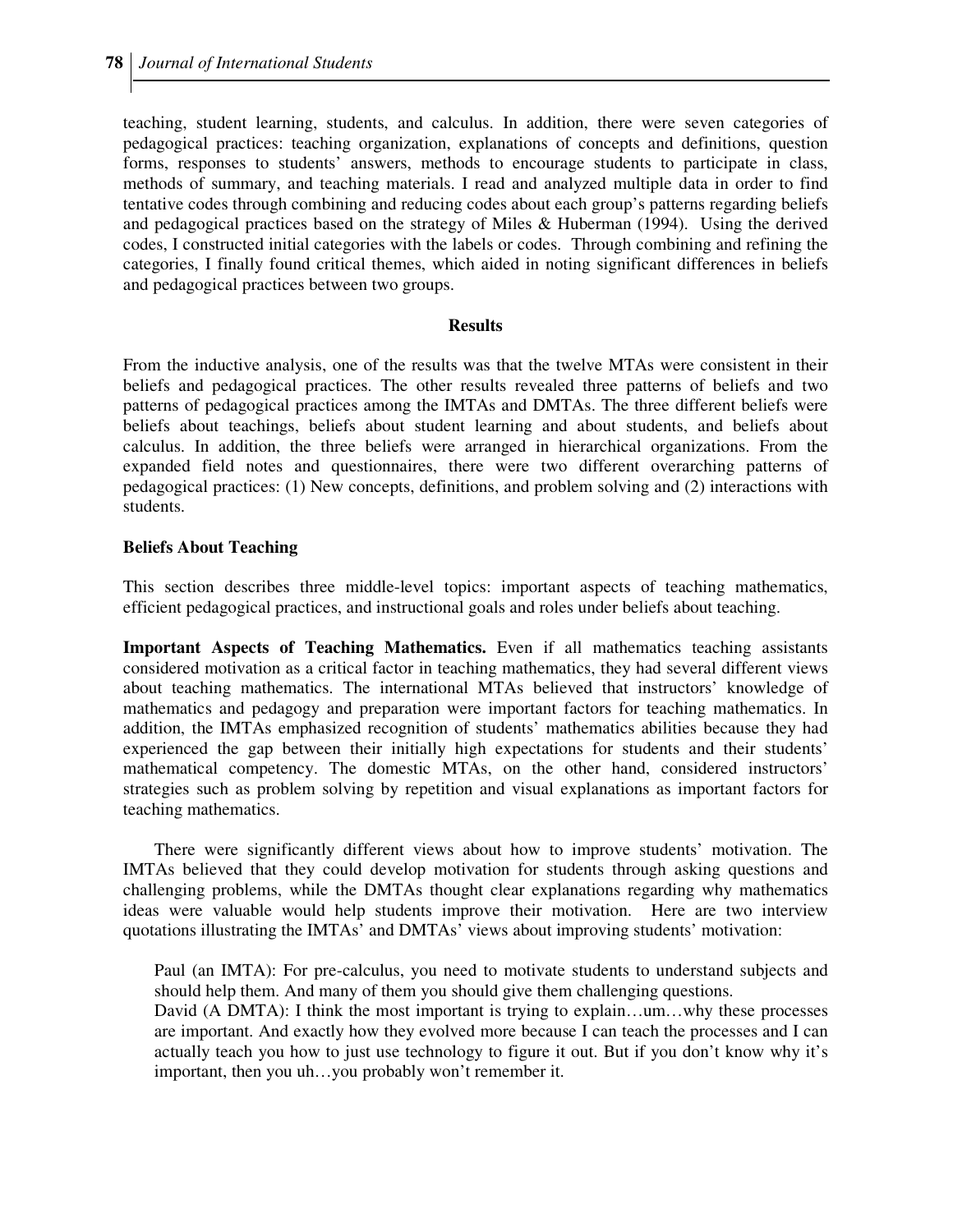The interview with Paul revealed that he believed challenging questions encouraged students to be interested in the lessons. On the other hand, David believed that explanations of the reasons why students learn mathematics were significant for motivation.

**Efficient Pedagogical Practices.** The IMTAs believed that the most efficient practice is clear explanations of concepts by their own methods because students can solve problems if the students understand concepts. Here are two IMTAs' interview responses about explanations of concepts and definitions:

Daniel: I believe that if they really understand concepts, they can do any kind of problems. I also give them … using a calculator all day. I spend a lot of time making sure they understand what is happening.

Jason: My idea is that I do not just solve problems but also give some definitions and something which is in my own ways.

Daniel and Jason believed that explanations of concepts and definitions are more important than problem solving.

By contrast, the DMTAs stressed doing problems by repetition for students to learn the procedures. In addition, many homework assignments and quizzes were provided for students in order to develop their pattern recognition. One of the DMTAs described her view about efficient pedagogical practices:

Kelly: It's mostly repetition. You just got to keep practicing, keep doing examples, keep doing homework problems. And…hopefully by then, they'll…and there's a lot to memorize, of course. And the only way you're going to remember it all is if you just keep using it and doing it and using it and doing it.

Kelly believed that her students can understand lessons through rote problem solving. Thus, the IMTAs emphasized instructors' clear explanations more than the DMTAs did. By contrast, the DMTAs believed that providing many problems is more critical for efficient pedagogical practices than the IMTAs believed.

**Instructional Goals and Roles.** Even though the international and domestic MTAs had similar top instructional goals--teaching students and students doing well on exams--their next prior goals were different. The IMTAs' next instructional goal was motivating their students as helpers and not as instructors. To help their students, the IMTAs believed that instructors need to make materials easier, share knowledge, and prepare students for exams. An IMTA in this study explained his role:

Paul: I think that my role is to present the material as best I can and help them as much as they want. I don't think I can... I mean I try to motivate them. So I want to help them achieve whatever they want to achieve.

Paul emphasized his instructional role is a guide or helper.

By contrast, the DMTAs thought that their roles are teaching lessons, interacting with students, and grading exams as primary instructors in order to provide best opportunities to learn materials and prepare their students for next level classes. Here is an interview quotation about DMTAs' views about their roles:

Alley: I view myself just like a teacher. Do answer questions, I feel like I understand and I feel well enough, they answer any questions they have. That is what a teacher is.

Alley believed that her roles are the same as other professors or instructors.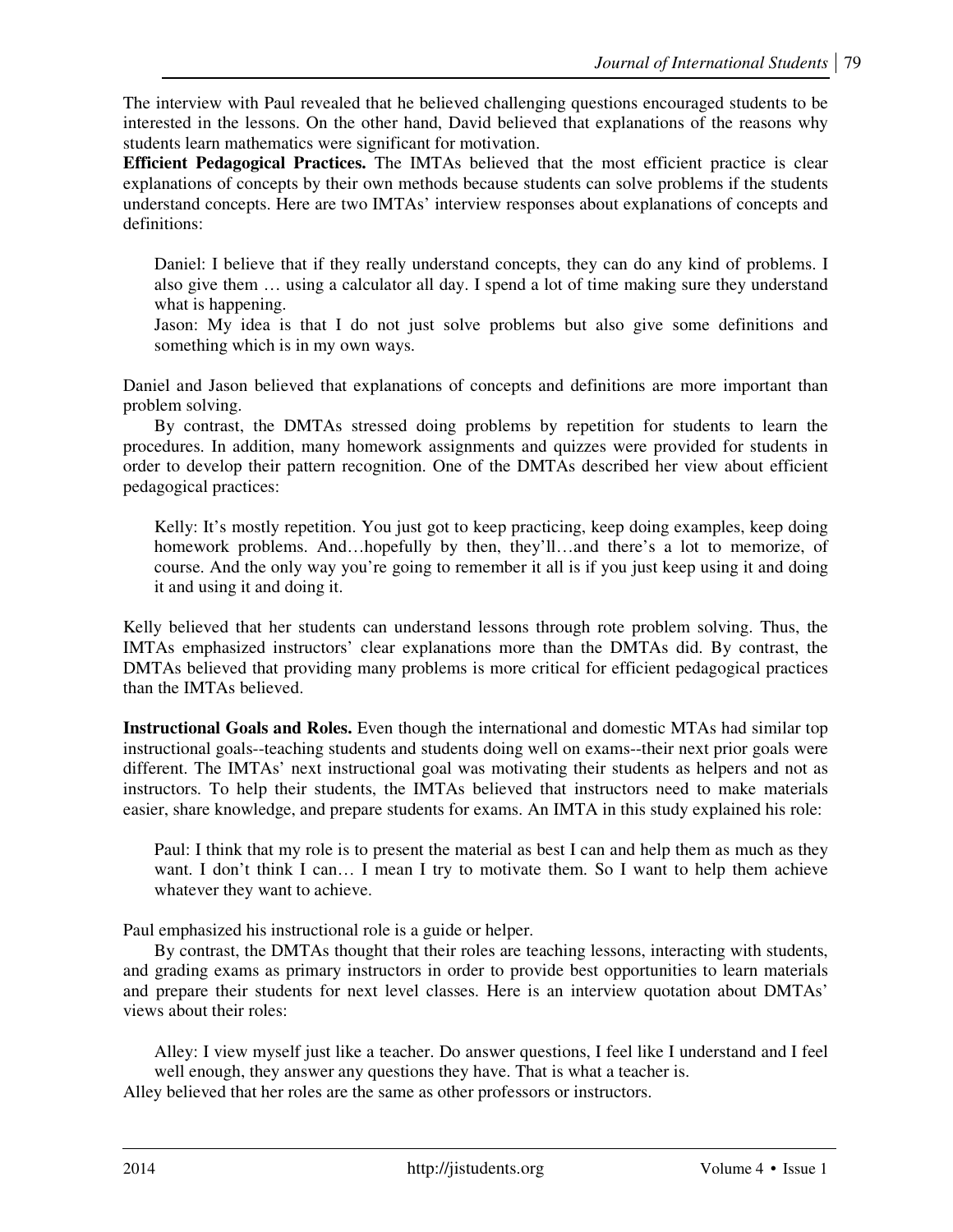Table 1

| <b>Beliefs About Teaching</b>                             | <b>IMTAs</b>                                                                   | <b>DMTAs</b>                                                                                                                        |
|-----------------------------------------------------------|--------------------------------------------------------------------------------|-------------------------------------------------------------------------------------------------------------------------------------|
| of<br>Important<br>Aspects<br><b>Teaching Mathematics</b> | of<br>Instructors'<br>knowledge<br>mathematics and pedagogy and<br>preparation | Instructors'<br>pedagogical<br>practices such<br>as problem<br>solving by repetition and<br>visual explanations                     |
|                                                           | students'<br>Recognition<br>of<br>mathematics abilities                        |                                                                                                                                     |
| Efficient<br><b>Teaching</b><br>Practices                 | Clear explanation of concepts by<br>their own methods                          | Providing<br>time<br>to<br>work<br>problems on students' own                                                                        |
|                                                           | motivating<br>their<br>helpers,<br>As                                          | Doing problems by repetition<br>As<br>instructors,<br>primary                                                                       |
| Instructional Goal & Roles                                | get involved in<br>students to<br>mathematics                                  | providing best opportunities<br>their students to learn<br>for<br>materials and to prepare their<br>students for next level classes |

 *MTAs' Beliefs About Teaching*

### **Beliefs About Student Learning and About Students**

This study revealed several common beliefs about student learning and about students between the IMTAs and DMTAs. The majority of both groups believed that all students cannot learn mathematics the same way because of the students' negative attitudes, which resulted in students missing classes with a variety of excuses and students' minimal efforts. In addition, the important abilities students need to have to learn mathematics are curiosity, logical thinking, patience, diligence, dedication, and paying attention in class. However, the DMTAs were more considerate towards pattern recognition as an important ability than the IMTAs were. Two DMTAs' interviews revealed they believed some students cannot solve similar problems because of a lack of pattern recognition.

Jane: A lot of times students see a problem they should know how to do, but there is something slightly different about it. They'll think that they don't know how to do it when really they do, but they just get stuck on this one little part that's different. What I think that is really important is learning to look fast that and view what the question actually is and recognizing that they really do know how to do it.

David: I give it to them…the exact same problem with a little bit different numbers and maybe a little bit different words. Like, instead of using…like, if we're doing…talking with probability…and they know how to do it…with, like, cards…blind cards, and if I switch it to…like, sandwiches or something like Fritos…and they, uh…they just…are stumped. And they don't…they don't see the connection between these problems. Even thoughthey are just different words…and they're different numbers.

Jane and David believed that the pattern recognition is a vital ability to learn mathematics. If students recognize the pattern, they can solve similar problems even if words or numbers are changed.

The DMTAs wanted their students to realize mathematics is practical and to have the same respect for the DMTAs as other professors. According to the questionnaire, 80% of the DMTAs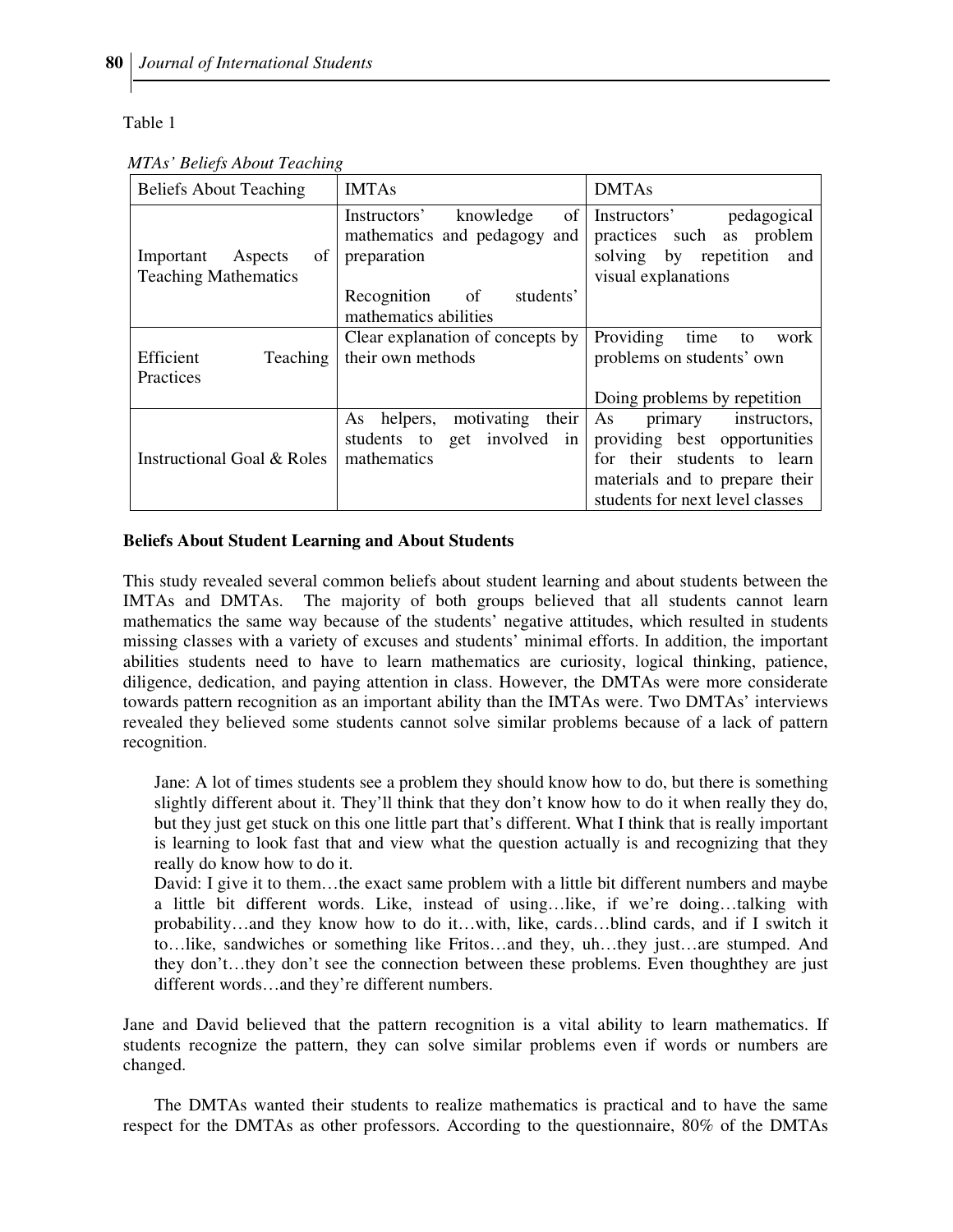responded that they often used real world problems. Two DMTAs' interviews explained that students need to realize that mathematics is useful and valuable:

Jane: I want them to see that it is valuable whether they are interested in it or not. And even if they are going into writing, recognizing that even though math is not going to be foundational to what they do, it's foundational to the way that most the world work. I don't like the attitude of math is pointless. Math is useless. And that's what I don't want them to have. They don't have to love it but I want them to see that it is useful.

Brian: I want them to…um…realize and be able to acknowledge…um…that…all this stuff that they were doing is for a purpose. And I want them to realize that…it's something that they can…and will probably have to use it some point if they end up going into…um…whether it is business or accounting or…or anything in general.

Since Jane and Brian have practical views for mathematics, they want their students to have the same views for mathematics.

On the issue of respect, the DMTAs had a desire for their students to respect them like any other professors or instructors.

Brian: I, for the most part, view myself as the…or maybe conduct myself as the…the primary instructor. Like, not as a T.A. You know, I teach every day.

Even though DMTAs are mathematics teaching assistants, they want their students to treat them with respect because the MTAs are the primary instructors.

On the other hand, the IMTAs considered the students' respect less than the DMTAs because they accepted the students' attitudes as a cultural difference. Daniel explained his view of students' respect for him:

Daniel: Sometimes I feel they don't really respect their teachers. It is cultural differences compared to India or Korea. American students are not really careful about teachers. It does not motivate you to be like a real teacher. You would not care that sometimes the students are not respective.

Table 2

*Beliefs About Student Learning and About Students* 

Different Beliefs About Student Learning and About Students Between the IMTAs and DMTAs

The DMTAs emphasized students' pattern recognition as an important ability for learning mathematics more than the IMTAs did.

The DMTAs emphasized that students realize the value of mathematics.

The DMTAs considered students' respect for MTAs more than the IMTAs did.

**Beliefs About Calculus.** Both groups believed that calculus was a foundation for mathematics; however, they had different perspectives about who needs to learn calculus. The IMTAs believed that calculus is for all undergraduate students because it is a foundation for students' learning and understanding in other fields. The following is the interview responses from the two IMTAs regarding their views of calculus:

Paul: Calculus is one of the most basic math courses. Basic knowledge of calculus is required for all kinds of students because you should see students in different departments trying to take calculus courses in math department.

Daniel: I think calculus is a very important subject, very foundational subject. We all should at least learn to be calculus II level. I think it is very important.

The IMTAs believed that all undergraduate students need to learn calculus because calculus is the foundation for all majors.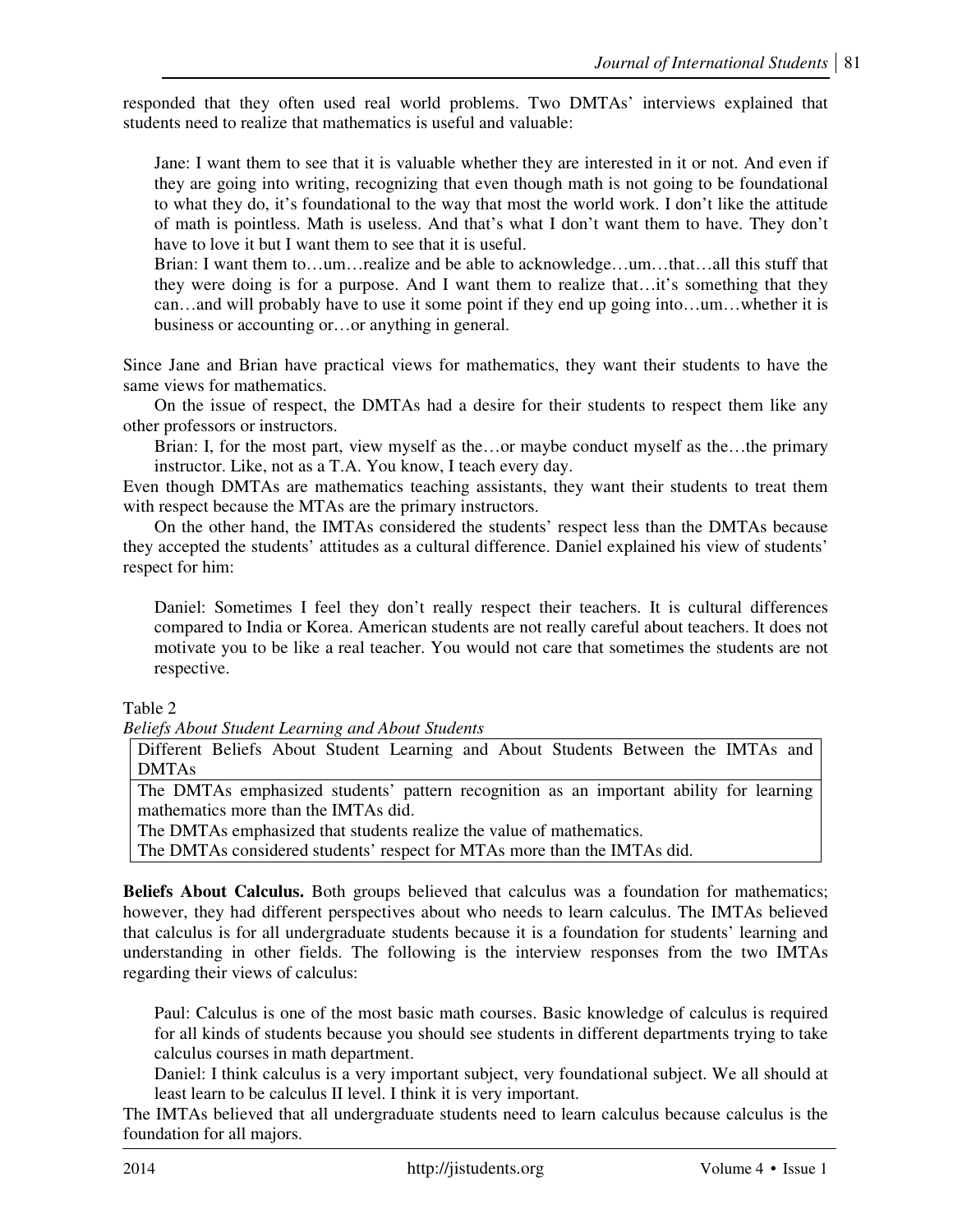By contrast, the DMTAs believed that calculus is a tool for students majoring in science and not every student. The two DMTAs described their views of calculus:

Jane: I think that it is very essential especially for any students going into any kind of engineering or physics or any kind of applied science at all. So I think it's very useful, necessary, and fundamental.

Alley: I think it's essential for mathematician [laughs] but not necessarily to everybody in the university.

Jane and Alley thought that only some students need to learn calculus. Thus, the DMTAs believed that calculus is a tool for only science majors; however, the IMTAs' view of calculus is it is a tool for all majors.

Table 3

| <b>Beliefs About</b> | <b>IMTAs</b>                                                                               | <b>DMTAs</b>                                                                                                  |
|----------------------|--------------------------------------------------------------------------------------------|---------------------------------------------------------------------------------------------------------------|
| Calculus             | Foundation for all majors<br>all<br>Calculus<br>for<br><b>1S</b><br>undergraduate students | Foundation for only<br>science<br>majors<br>Calculus is a tool for students<br>majoring in science, not every |
|                      |                                                                                            | student                                                                                                       |

### **Pedagogical Practices Influenced by Beliefs**

As the literature states, there are consistencies and inconsistencies between beliefs and pedagogical practices of instructors, and in this study the MTAs' beliefs significantly influenced their pedagogical practices. Because of different patterns of beliefs between the two groups, the results revealed two classifications of each groups' pedagogical practices: (1) New concepts, definitions, and problem solving and (2) interaction with students.

**New concepts, Definitions and Problem Solving.** From the expanded field notes and interviews, the IMTAs spent more time preparing for their class than the DMTAs because of the IMTAs' beliefs about teaching. One of the IMTAs in this study described how he prepared his class.

Sam: My idea is that I do not just solve problems but I also give some definitions and something which is imy own ways of solving problems. This is not designed for this course. For this reason, basically what I do is that I open the book and I look over the booklet to see what it mentions there. And sometimes I look up topics and definitions on Google because some definitions are easier than what is in the book.. And once I am done with sorting things and definitions I will then look at problems and try to find the easiest way to solve these problems. Not the way I used to but I try to find the easiest way. As you know, mathematics problems can be solved in many ways. So I prepare for every lesson. When I have already completed the problems then, I will do other things.

The IMTAs kept developing their materials and pedagogical practices since they believed that instructors' preparation is an important element for effective pedagogy.

 The IMTAs provided more explanations based on their own experiences with the concepts and definitions, in order to assist students. According to the IMTAs' questionnaires and beliefs about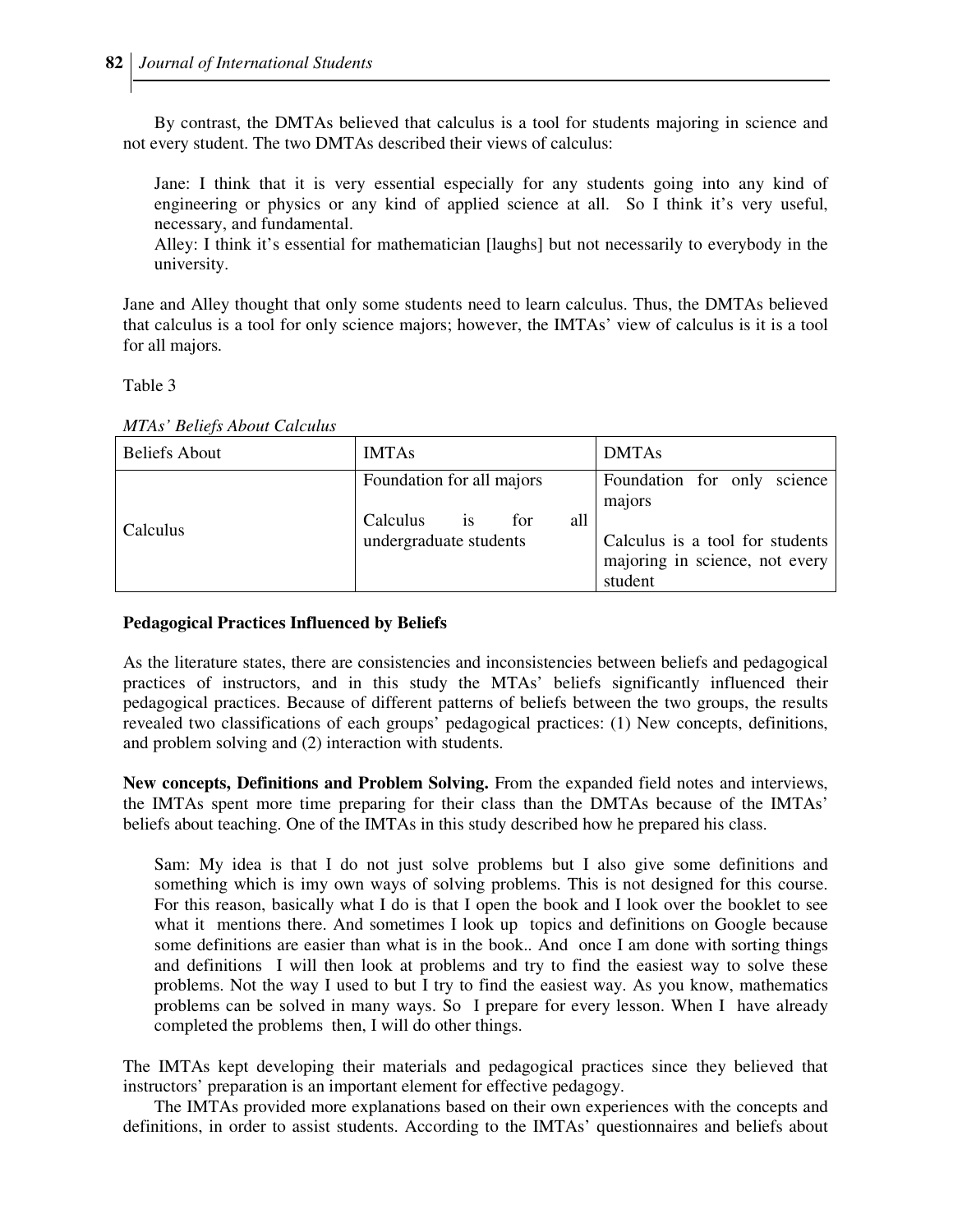teaching, the IMTAs spent over 60% of their class time explaining the concepts and definitions. According to another IMTA's expanded field notes, even though the topic of a lesson was trigonometric equations, he reviewed characteristics and graphs of sine and cosine functions to help his students understand the concepts and solve the trigonometric equations.

Tom: Before solving problems of trigonometric equations, he asked simple questions to remind his students about definitions and properties about the sine and cosine functions while he drew the graphs of the functions. After he plotted a point  $\frac{\pi}{6}$  on the *x*-axis of the sine function, he asked the *y*-coordinate of  $\frac{\pi}{6}$  and then he plotted the ordered pair on the graph. He did the same for points  $\frac{\pi}{4}$  and  $\frac{\pi}{3}$ . In addition, he showed the relationships to the trigonometric functions of angles using the unit circle and the sine and cosine functions.

In class, the IMTAs focused on detailed explanations of concepts, definitions, and rules instead of problem solving.

 The IMTAs used easier problems as a complement to their explanations to help students' understanding more so than the DMTAs because of the IMTAs' beliefs about teaching. Through asking questions in the middle of solving the simple problems, the IMTAs encouraged their students to interact in the lessons and apply the concepts and definitions because of the IMTAs' roles and goals. From the expanded field notes, the two IMTAs used simple problems as a complement to improve their students' engagements even though the problems were not in their textbook.

Tom: After his explanations about the relationships to the trigonometric functions of angles using the unit circle and the sine and cosine functions, he asked the students to "find the solutions of  $\cos \theta = \frac{1}{2}$ ." Several students tried to answer the question. Using the graphs of sine and cosine functions and the graph of unit circle, he added explanations to the students' answers in order to teach "how to find all solutions of the equation."

Sam: He asked what quadratic functions were in order to explain the standard form of quadratic functions and to graph quadratic functions using the standard form. He wrote several examples on the board, and then he asked which one was a quadratic function. After several students answered his question, he explained the definition of a quadratic function and the standard form of quadratic functions. He wrote two equations " $f(x) = 2(x-3)^2 + 5$  and  $f(x) =$  $-2(x-3)^2 + 5$ ." He asked, "What is the vertex of each standard form?" Several students answered the question. He asked, "Which parabola opens upward?"

Tom and Sam used their own problems in order to help their students confirm their understanding for the concepts and definitions.

 In contrast, because of their beliefs about teaching, when the DMTAs taught new concepts and definitions, they focused on explaining the critical reasons why these concepts and definitions are important and valuable for problem solving and real-life problems in order to motivate their students to learn the lessons. After briefly introducing the law of sine, for example, Kelly solved real-life problems of the law of sine to encourage her students to realize how the law of sine was applied and why it was useful in the real world. According to the questionnaires, 80% of the DMTAs often used real-life problems in class, while 30% of the IMTAs used real-life problems.

 Instead of spending time explaining new concepts and definitions, the DMTAs attached more weight to problem solving in class to facilitate understanding of concepts and definitions than the IMTAs did because of the DMTAs' beliefs about teaching and their beliefs about students' learning and students. From the questionnaires, the DMTAs spent 70% of their class time solving and providing as many problems as they could for repetition. In addition, the DMTAs' instructional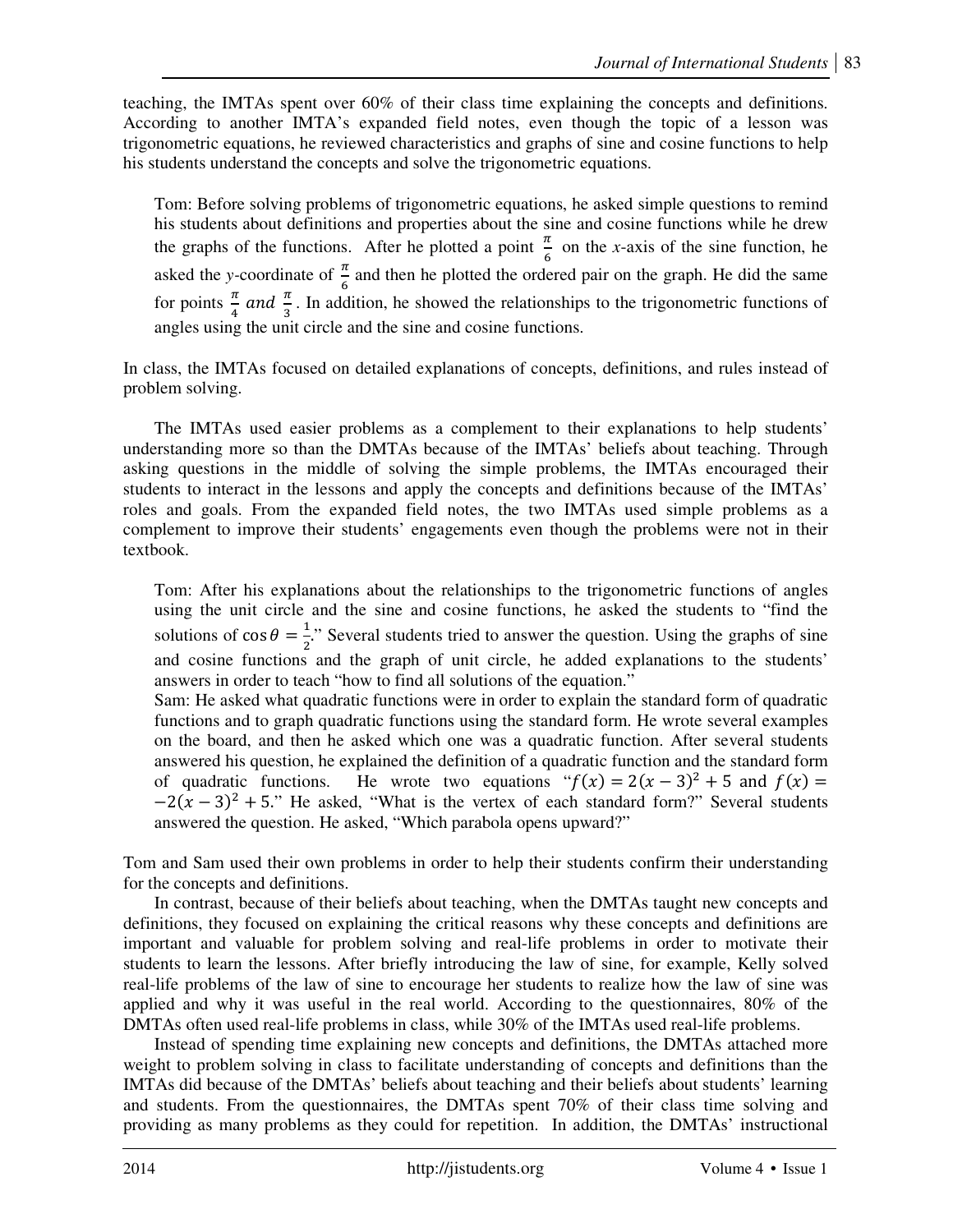strategy, solving many mathematical problems, was also influenced by their instructional goals and roles. For example, one of the DMTA taught strategies to solve problems before and after answering the problems in her expanded field notes.

Kelly: After solving a Law of sine problem, she introduced the strategy how to solve words problems of Law of sine.

Kelly: After introducing definition and concept of Law of cosines (about three minutes), she explained what kinds of Law of cosines problems were and what the best way was to solve the problems respectively. She began to solve the number three.

Kelly: She explained how the number three and four problems were different. In addition, she explained the strategy of the number four problem and then wrote the strategy on the board.

Kelly's students would prepare the exams and learn the lessons through explanations of strategies for solving problems by repetition.

 According to the questionnaires, 80% of the DMTAs often provided the opportunities for their students to solve problems in class due to the DMTAs' instructional goals and roles, while 20% of the IMTAs taught thinking strategies. In addition, the DMTAs gave homework assignments and supplied information as much as their students wanted because of their instructional goals.

**Interaction With Students**. Even though the majority of interactions with students for both groups occurred during problem solving and explanations of new concepts and definitions, there were differences in their question forms and responses to students' answers. The IMTAs used many closed-ended questions, which were directly related to concepts, definitions, rules, and formulas because the IMTAs believed that many questions motivate students to learn lessons and confirm understanding. In addition, the IMTAs checked understanding using closed-ended questions during problem solving. For example, the IMTAs asked "what is the definition?", "what are the rules?", "do you understand that?", "are you following me?", and "do you have any questions?" Compared with the DMTAs' waiting time for their students' answers, the IMTAs often tended to provide the answers instead of waiting for their students' responses because the questions directly asked the definitions, rules, and formulas. Thus, the IMTAs' lectures would be teacher-centered pedagogy since they spent more time explaining concepts, definitions, and solving problems through less interaction with their students.

 On the other hand, the DMTAs spent more time interacting with their students through problem solving, which was consistent with the DMTAs' beliefs about teaching: emphasis on problem solving by repetition. The DMTAs often used open-ended and follow-up questions in order to improve the interaction with their students, whereas the IMTAs asked closed-ended questions. For example, the DMTAs asked "how would you apply this definition and formula?," "what does the problem want?," "how do you get it?," or "how come?" after listening to their students' answers. According to a DMTAs' expanded field notes, she asked several open-ended and follow-up questions in class.

After she drew two graphs with brief summary of last class in order to explain "one-to-one functions and their inverses", she asked "how are the graphs related?" and then she waited for a long time her students' answers. A student answered that two lines were symmetric then she asked "two graphs are symmetric with respect to what?" again. She drew a line  $y = x$  and then said "Two graphs are symmetric with respect to the line  $y = x$ ." She plotted a point (3,0) on a graph, she asked her students to find the symmetric point on the other graph.

Comparing the wait time of the IMTAs' responses to their students' answers, the DMTAs waited more time for students' answers. If the DMTAs' students could not answer the questions, the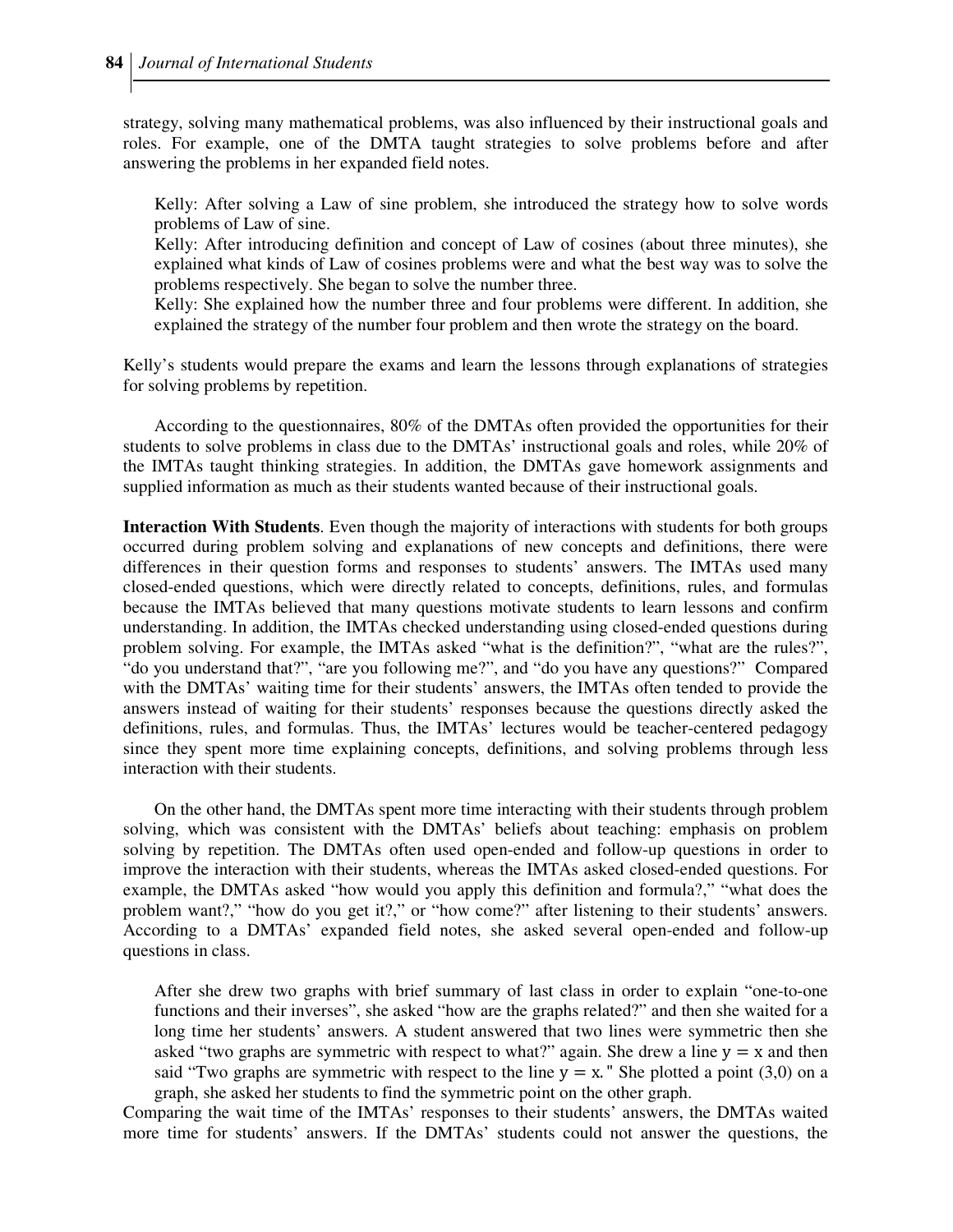students were prompted by other questions and hints because the DMTAs believed that thinking strategies were important for effective pedagogical practices. For example, Kelly's expanded field notes described how she encouraged her students to answer her questions.

Kelly asked "which angle is first to find out?" The students did not answer then Kelly asked "which angle is short?" The students answered "A" and then Kelly explained why the angle A was first to find.

Kelly made her students keep thinking to find the answers through hints and questions.

Because the high rate of interaction with their students through Socratic questioning during problem solving, the DMTAs' practices tended to be both instructor- and student- centered pedagogy instead of teacher-centered pedagogy.

In addition, the findings revealed that there were differences in methods of summary between the two groups because of the groups' different beliefs about teaching and student learning. The IMTAs spent less time summarizing the lessons and providing strategies for problem solving compared to the DMTAs. If the IMTAs needed, they showed the brief definitions, theories, and rules on the board with simple examples, which were used to explain the definitions and concepts before.

By contrast, the DMTAs often summarized concepts and definitions, procedures of problems, and strategies how to solve problems through interaction with their students by asking questions in the middle of and after problem solving because of their beliefs about teaching: learning by repetition and pattern recognition. For example, Kelly explained how to summarize strategies for problem solving through interaction with her students by asking questions and repetition.

Kelly: She explained the strategies of the number four problem and then wrote the strategies on the board. While she solved the problem by the strategies, she interacted with the students by asking next step. After listening the students' answers, she moved on the next step. When they solved the problem, Kelly summarized how to solve these problems and the strategies again. She asked "do you have any questions?" The students answered they did not have questions and then she moved to next problem and asked what the differences were between the number four and five.

The DMTAs' methods of summary were connected with their beliefs about teaching, and this was represented in their questionnaire responses in which 80% of the DMTAs taught thinking strategies because many questions during summaries afforded their students the opportunity to think how to apply the definitions, rules, and strategies of problems.

# **Conclusion**

Although there are consistencies or inconsistencies between beliefs and pedagogical practices in literature (Cohen, 1990; Speer, 2005; Thompson, 1984), the results of this study support that the MTAs' beliefs and pedagogical practices were consistent (Speer, 2005; Thompson, 1985). From this study, cultural differences in class and different mathematics learning experiences as undergraduate students were critical in building the different beliefs between the IMTAs and DMTAs (Chae, Lim, & Fisher, 2009; McGivney-Burelle, DeFranco, Vinsonhaler, & Santucci, 2001; Twale, Shannon, & Moore 1997). In addition, the IMTAs' and DMTAs' different beliefs about teaching and students' learning and students significantly affected their different pedagogical practices regarding how to approach new concepts and definitions for students' conceptual understanding and how to interact with students in terms of the MTAs' question forms, responses to students' answers, and methods of summary.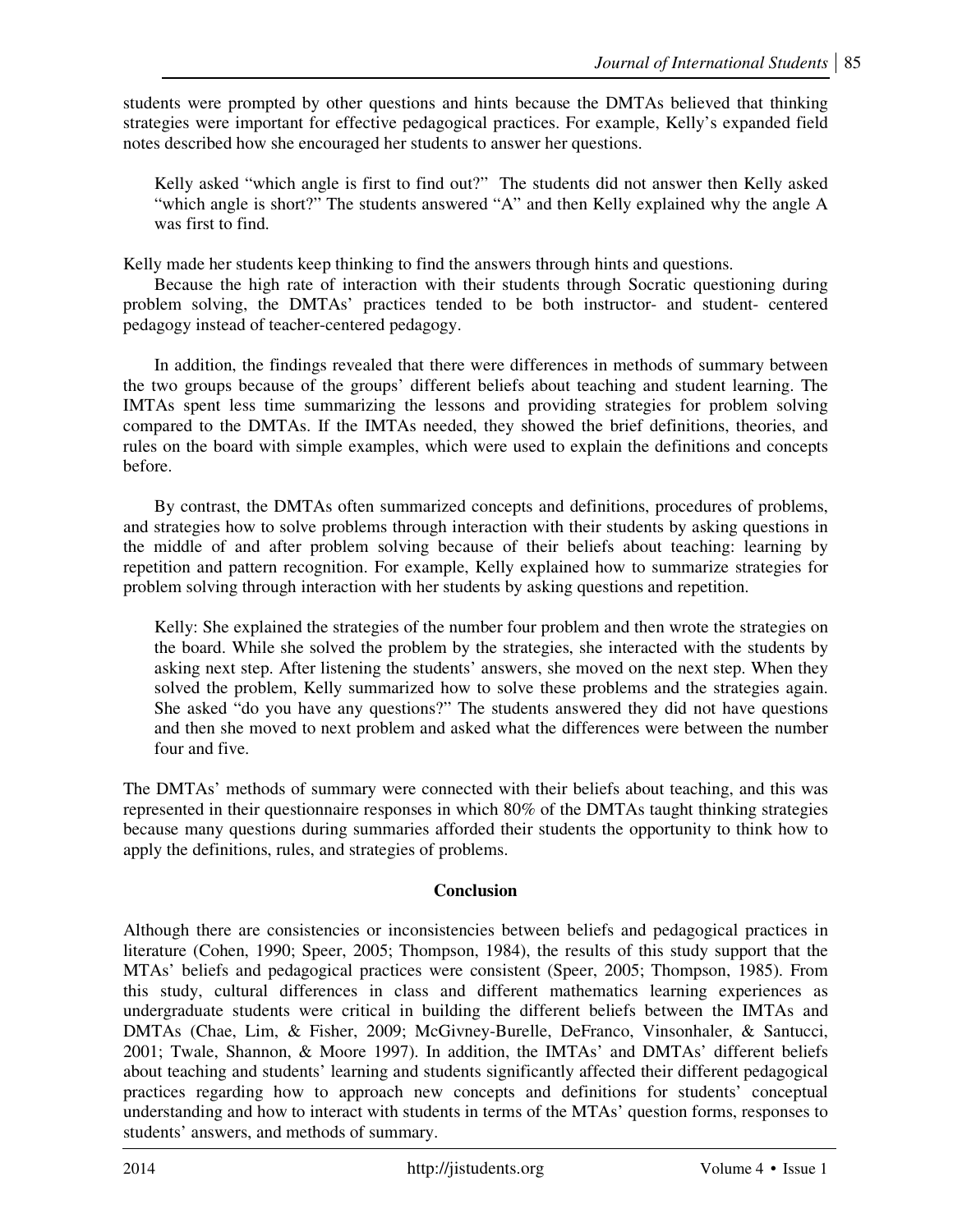The cultural gaps in mathematics learning and teaching encouraged both groups to construct different beliefs. Understanding concepts and definitions were fundamental to learning mathematics because of the IMTAs' beliefs about teaching and students' learning and students. The IMTAs believed that explicit explanations, which came from the instructors' preparation, knowledge of mathematics, and pedagogy, were the main cause for effective teaching of Mathematics, whereas the DMTAs' beliefs relied on problem solving by repetition. In class, the IMTAs spent more time explaining new concepts, theorems, and definitions than the DMTAs did because of the IMTAs' beliefs about teaching: clear explanations helped students not only improve their problem solving abilities but also intrinsically motivated to study mathematics. Because of experiencing the gap between the IMTAs' expectations for students and the actual level of students' mathematical abilities (Chae, Lim, & Fisher, 2009), the IMTAs strongly believed that recognition of students' mathematics abilities was an important aspect of teaching mathematics. Instead of using many intermediate or real-life problems in class, the IMTAs often used simple problems on their own as a complement in order to help their students understand concepts and definitions. Through the adjusted problems and lessons, the IMTAs encouraged their students to engage in the problem solving and the IMTAs' lectures. Instead of solving a number of intermediate problems in class, the IMTAs provided the problems as homework assignments.

On the other hand, the DMTAs' beliefs about teaching and students' learning and students were that understanding concepts and definitions came from solving problems by repetition. Compared to the IMTAs' pedagogical practices in class, majority of the DMTAs' class time was spent problem solving. Even though the DMTAs did not spend much time explaining new concepts and definitions, they often provided intermediate and real-life problems to show their students realistic mathematical practices and several reasons why mathematical ideas were valuable and how these theorems were applied to real-world problems. In addition, they solved many problems by repetition in class in order to improve students' pattern recognition because pattern recognition was a vital means for learning mathematics. The students could have opportunities to improve critical thinking because the DMTAs provided more time for their students to solve problems in class.

Even though there were three categories of beliefs from this study, the beliefs about teaching strongly influenced the IMTAs' and DMTAs' different practices regarding how to interact with their students. Since the IMTAs believed that clear explanations of concepts and definitions were more important aspects of teaching mathematics than problem solving, they did not pay much attention to interactions with their students nor did they summarize problem solving strategies in class. Even though the IMTAs asked many questions in order to motivate their students to learn lessons, the questions did not improve the IMTAs' interactions with their students because of the IMTAs' closed-ended question forms and few follow-up questions. Therefore, the IMTAs' lectures tended to archetypal teacher-centered pedagogy.

In contrast, the DMTAs actively interacted with their students in class because of their beliefs about teaching, open-ended question forms, and plenty of follow-up questions. In addition, the DMTAs had more interaction with their students than the IMTAs did. For example, the DMTAs guided their students to find correct answers prompted by more questions and hints. Because the DMTAs believed that learning by repetition and learning to critically think were important to learn mathematics, the DMTAs spent time summarizing lessons and strategies how to solve problems more so than the IMTAs did. In addition, the DMTAs often encouraged their students to engage in the summaries of lessons by asking questions. Even though the DMTAs' lectures were based on teacher-centered pedagogy, the DMTAs tried to approach student-centered pedagogy.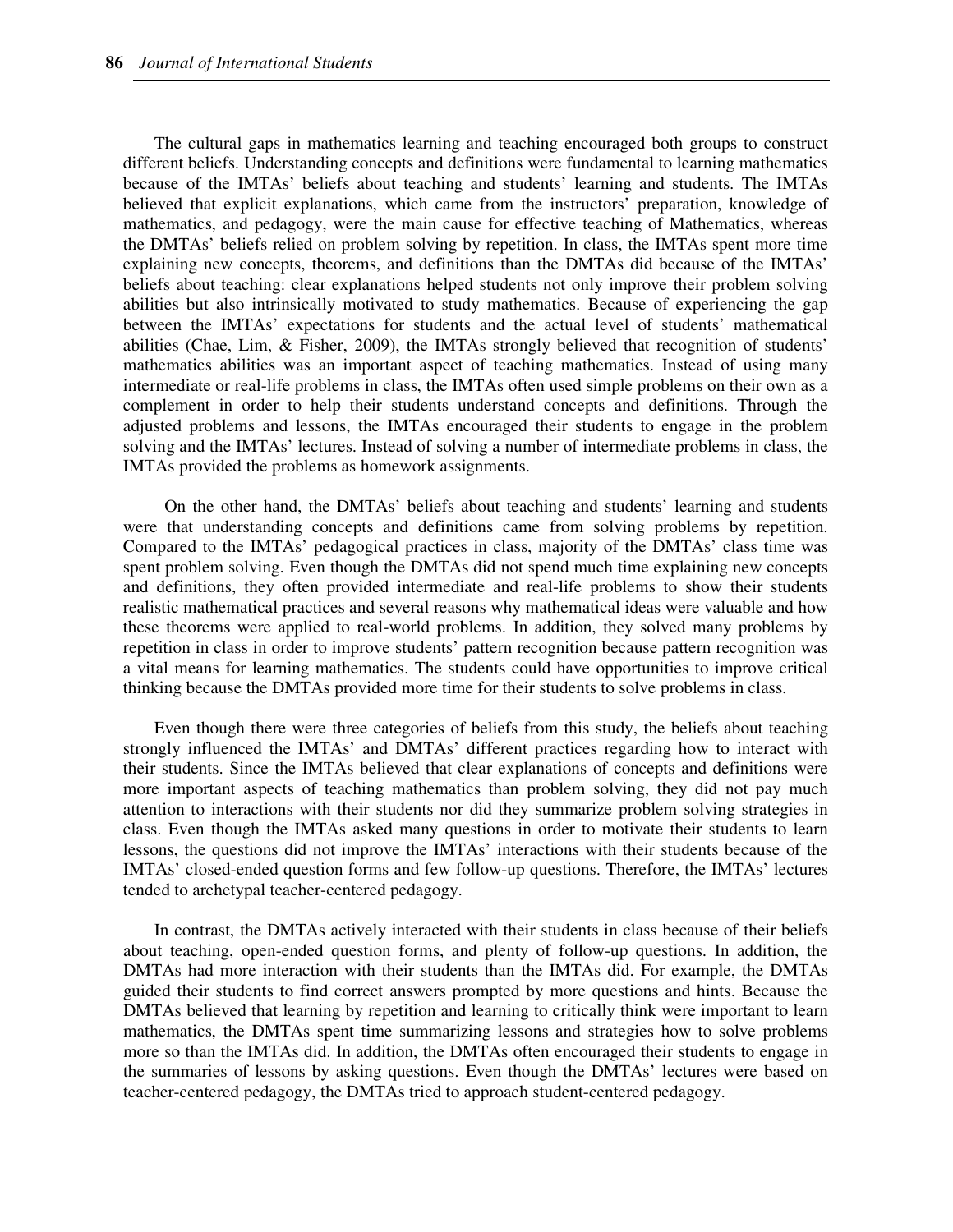# **Limitations and Implications**

Although these findings answered the research questions, there were some limitations regarding the number of participants and the MTAs' lack of pedagogical knowledge during the interviews. Because of the limited number of IMTAs in the department, it was hard to find a sufficient number of IMTAs under the same nationality. During the interviewing, a few IMTAs were confused about the meanings of the interview questions. Because of a lack of pedagogical knowledge and practices, several MTAs spent more time answering the interview questions. Thus, future research is needed to examine the MTAs' beliefs and practices with the appropriate number of IMTAs under the same nationality versus DMTAs.

Even if there were limitations, I believe that this study contributes to the understanding of the different practices and beliefs between IMTAs and DMTAs and critical resources for the body of knowledge about MTAs. In addition, mathematics departments have the opportunity to have insight into the proper support for MTAs and to design professional development programs for MTAs.

### **References**

- Aguirre, J., & Speer, N. M. (1999). Examining the relationship between beliefs and goals in teacher practice. *Journal for Mathematical Behavior*, *18*(3), 327-356.
- Baiocco, S., & De Waters, J. (1998). *Successful college teaching: Problem-solving strategies of distinguished professors.* New Jersey: Allyn & Bacon, Prentice Hall.
- Chae, J. L., Lim, J. H., & Fisher, M. H. (2009). Teaching Mathematics at the College Level: International TAs' Transitional Experiences. *PRIMUS:*, 19(3), 245-259.
- Cohen, D. K. (1990). A revolution in one classroom: The case of Mrs. Oublier. *Educational Evaluation and Policy Analysis*, 12(3), 327–345.
- Commander, N. E., Hart L., & Singer, M. (2000). Preparing tomorrow's faculty: An assessment model to determine institutional needs*. Journal of Graduate Teaching Assistant Development*, *7*(2), 93-111.
- Cooney, T. (2003). *Mathematics teacher education in rural communities: Developing a foundation for action.* Paper presented at the ACCLAIM Research Symposium, McArthur, OH.
- Cooney, T., Shealy, B., & Arvold, B. (1998). Conceptualizing belief structures preservice teachers secondary mathematics teachers. *Journal of Research in Mathematics Education*, 29(3), 306– 333.
- Creswell, J. (2007). *Qualitative inquiry & research design: Choosing among five approaches.* Thousand Oaks, CA: Sage.
- Cross, D. I. (2009). Alignment, cohesion, and change: Examining mathematics teachers' beliefs structures and their influence on instructional practices. *Journal of Mathematics Teacher Education,* 5(12), 325-346.
- Ernest, P. (1988). *The impact of beliefs on the teaching of mathematic*s. Paper presented at the ICME VI, Budapest, Hungary.
- Ernest, P. (1989). The knowledge, beliefs and attitudes of the mathematics teacher: A model. *Journal of Education for Teaching*, *15*(1), 13-33.
- Hendrix, K. (1995). *Preparing graduate teaching assistants to effectively teach the basic course.* Paper presented at the Annual Meeting of the Southern State Communication Association, New Orleans, LA.
- Kuhs, T. M., & Ball, D. (1986). *Approaches to teaching mathematics: Mapping the domains of knowledge, skills, and dispositions.* Michigan State University, Center on Teacher Education, East Lansing, MI.
- Lerman, S. (1990). Alternative perspectives of the nature of mathematics and their influence on the teaching of mathematics. *British Educational Research Journal*, 16(1), 53-61.